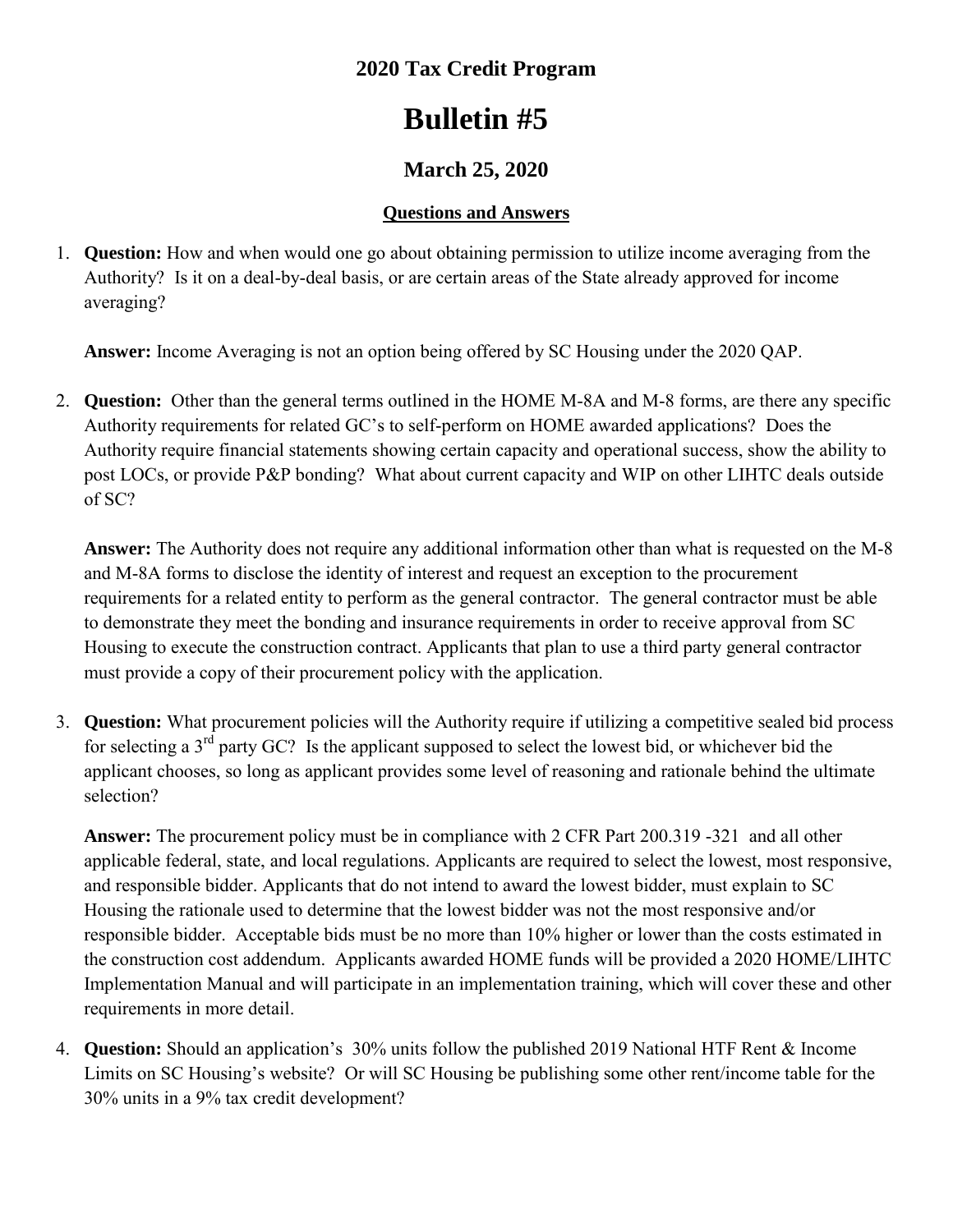**Answer:** The published 2019 NHTF rents and incomes available on the Authority's website are the appropriate limits to be used for an application's proposed 30% units.

5. **Question:** Please confirm that applicant entities and their General Partners/Managing Members submitting applications in the 2020 competitive round may be formed in states other than South Carolina as long as they are duly authorized by the South Carolina Secretary of State to do business in the state. Assuming that to be the case, please note that the South Carolina Secretary of State does not provide "Certificates of Existence" to such non-South Carolina entities. Instead, the Secretary of State provides "Certificates of Authority" as equivalent documentation that an entity is in good standing and authorized to do business in the state. Since Certificates of Existence are not available to non-South Carolina entities, please confirm that submission of the equivalent Certificate of Authority from the South Carolina Secretary of State will satisfy the Certificate of Existence requirement of Tab 6 for any non-South Carolina entities applying as applicant or General Partner/Managing Member.

**Answer:** Certificates of Existence from the SC Secretary of State must be obtained for any entities incorporated in SC or doing business in SC. Similar certificates should be obtained from the applicable state authority for entities incorporated in other states and not doing business in SC.

6. **Question:** The project we are designing used to have a balcony with the exterior closet door off of the balcony, making it an actual exterior storage closet. Then the decision was made to have sunrooms instead of balconies, but the storage closets stayed where they are, which has the storage closet door come off the conditioned interior sunroom rather than an unconditioned exterior balcony. We just wanted to make sure we were still in compliance to qualify as an exterior storage closet, or do the storage closets actually have to open to exterior unconditioned air to qualify?

**Answer:** As this would be an interior closet this closet would not qualify as an exterior closet. Therefore the closets described above would not meet the requirement.

7. **Question:** Does South Carolina require any additional environmental requirements if the LIHTC will also include HOME funds? The QAP only states LBP and ACM, which is not applicable since this site is undeveloped. Some states require the Part 58 Partner Worksheets, so I just wanted to ensure those will not need to be completed.

**Answer:** The environmental review process does require compliance with Part 58 as explained in the HOME appendix. There are no environmental forms we require them to provide with the application. Applicant's awarded HOME funds are required to use an Authority approved environmental consultant and will be provided instructions on how to complete the environmental review process with the conditional HOME commitment.

8. **Question:** Typically when we have HOME funds on an award we are not allowed to do ANY work (including geotechnical studies/borings) on a site until we have NEPA clearance. I want to confirm we are allowed to do the geotechnical study now required at application WITHOUT having NEPA clearance.

**Answer:** Geotechnical studies are allowed on site prior to award as they are considered an exempt activity.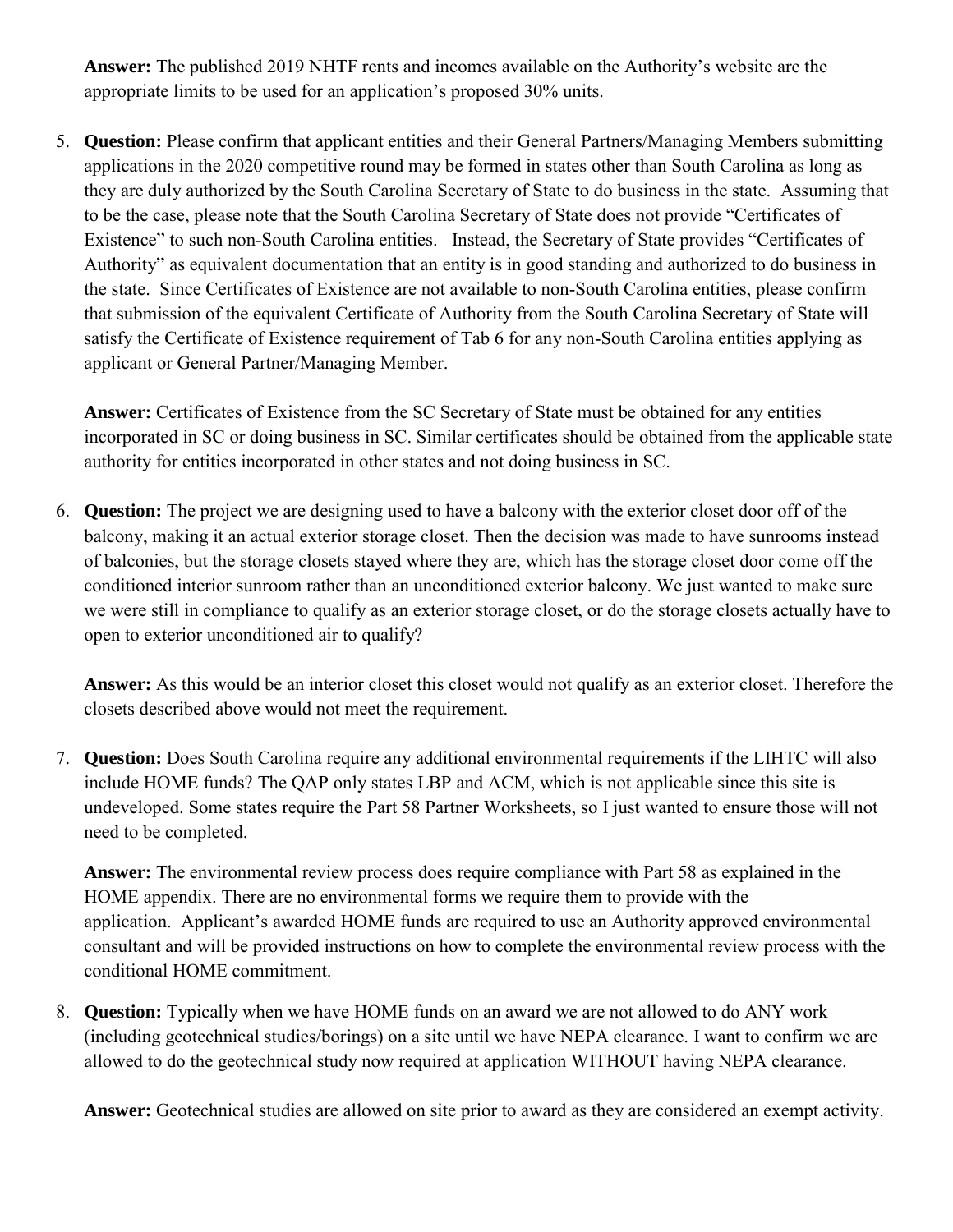9. **Question:** It is our understanding that the Qualified Accessibility Consultant is only required to prepare and submit Exhibits AA, BB, and CC for inclusion in the tax credit application. Please confirm that the Qualified Accessibility Consultant is not required to submit the Plans and Specification Review Report (referenced in Exhibit CC and Appendix B Section II(A)1) as part of the LIHTC Application Checklist or the required Application Plan Requirements from Appendix B Section I(B).

**Answer:** No Plans and Specification Review Report is due from the Accessibility Consultant until Final Plans and Specifications are submitted as will be required by the Awarded Project Timeline which will be provided to awardees at the conclusion of the 2020 LIHTC competition.

10. **Question: Relating to** Laundry Facility requirements as described in the 2020 QAP Appendix B item 4,C indicates 8 washer and dryers are required for the 61-100 unit project.

Does that mean 8 washers and 8 dryers or 4 washers and 4 dryers?

**Answer:** The mandatory Development Design Criteria requires 8 washers and 8 dryers for projects that consist of 61-100 units.

11. **Question:** Can the 30% units be included in the HOME 20% at or below 50%?

**Answer:** 30% units may be also designated as HOME 50% units as they are at or below 50% of the Area Median Income.

12. **Question:** The S2 Primary Market Analysis Summary Table that we complete as part of our reports is updated every year to account for the new projection period ...with data entered in the demographic data section. Hitherto, the earliest year cited has always been 2010...using the last decennial census as a benchmark. This year's S2 Table has 2012 instead of 2010. Can I assume that the intention would be for us to use the 2010/benchmark numbers?

**Answer:** This is an error on the S-2 form. Please use the most current census data (2010) as the benchmark.

13. **Question:** In the past, our engineer has used county/city GIS mapping software and their topo overlays for our site plans and the architect has provided front, rear and side elevations of all buildings. However, after consulting with a few developers, there is conflicting opinion on whether this new language means a full survey. That would be upwards of \$20k cost for pre-application. Please clarify what you expect to see for 3h.

**Answer:** A full survey is required to meet the stated requirement of the QAP.

14. **Question:** The updated tax credit schedule has a revised 9% application deadline of June 12<sup>th</sup> at 5 pm. However, no deadline is mentioned for the local notification. Is the deadline for local notification still March  $31<sup>st</sup>$  or has it been pushed back as well?

**Answer:** There are no plans to extend any dates cited in the QAP with the exception of those that have been previously addressed.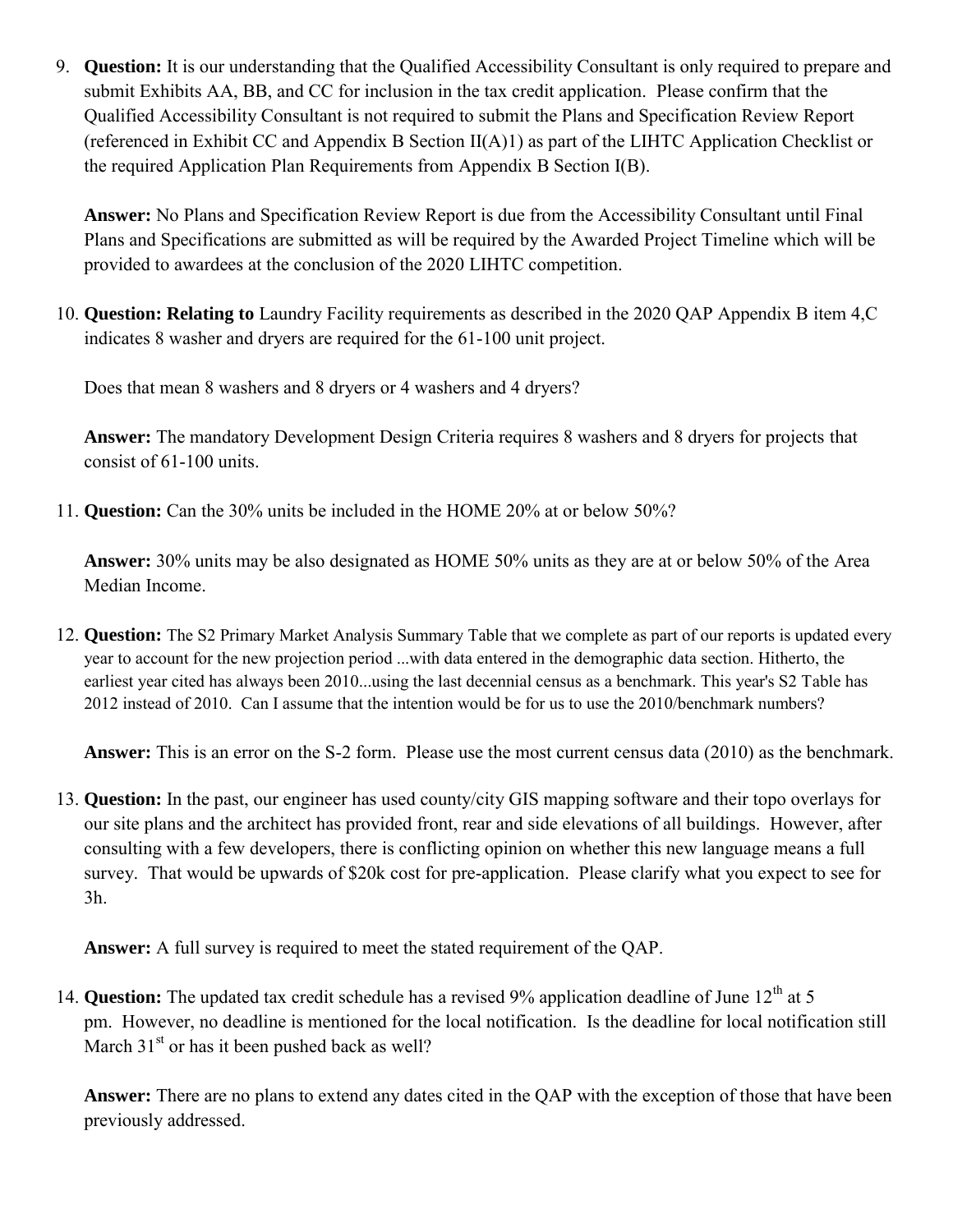#### 15. **Question:** Referencing 2020 QAP, Section I:

Item A: Codes have been updated to reflect the 2018 "I" codes along with updated NEC etc. Our Mechanical Engineer has asked if ASHRAE 90.1 is also a compliance document that could be used in lieu of the 2018 IMC?

**Answer:** ASHARE can be used in conjunction with the "I" codes but never replacing them.

#### 16. **Question:** Referencing 2020 QAP, Section I:

Item B; Number 9 & 10..."moisture resistant" vs. "water-resistant". Are these the same products or is it intended to be different? I think one iteration of the QAP had "paper-less" as a call out. Just want to make sure I understand the differences. Would a product like GP DensArmor Plus be considered "waterresistant"? Would a product like GP ToughRock Mold-Guard be considered "moisture resistant"?

**Answer:** Water resistant gypsum board will be paperless and meet ASTM D3273 or ASTM D6329; a cement board would also meet the requirement. Dens Armor Plus also meets the water resistant requirement. ToughRock also meets the requirements it is a paper faced product that is considered a moisture resistant gypsum board.

#### 17. **Question:** Referencing 2020 QAP, Section I:

Item P; Number 1…is that requirement saying that the plumbing laterals off of the main line need to be individual for each unit or can stacks of units be tied to the same lateral? Instead of 24 laterals going to the main, can they be grouped so that only 6 units are carried by the lateral or 3 units per lateral?

**Answer:** This requirement is to keep the main line from running under the slab of the structure from left to right and to keep any issues with a lateral from shutting down more than one module or stack as you stated. The main line has to be place outside of the building footprint as stated. They can be grouped by unit modules. Example a 24 unit building three stories tall divided by two breeze ways two units deep. Commonly there would be six units to the left of the breeze way; twelve units in the center or between the breeze ways; and six units to the right of the breeze way. The modules would be by six units. This layout of laterals would require 4 laterals servicing 6 units each.

#### 18. **Question:** Referencing 2020 QAP, Section I:

Item P; Number 2: Is this individual water meters or do sub-meters count as meeting the requirement?

**Answer:** This section is referring to individual water meters with individual water supply to each unit.

#### 19. **Question:** Referencing 2020 QAP, Section I:

Item P; Number 14…what is considered a "high-rise development"? Is this over 2 stories, 3 stories, etc.?

**Answer:** Any development over one story that is not a single family, Townhouse or Duplex.

20. **Question:** It appears that there are very specific energy requirements for the Units regarding light fixtures, water heating, appliances, etc. There doesn't seem to be any outlines specific to the Amenity structures (i.e. Community Building, Laundry Building, etc.). Are there any specific energy requirements for the light fixtures, water heating, appliances, etc. for the Amenity structures?

**Answer:** The Development Design Criteria covers all buildings and or structures.